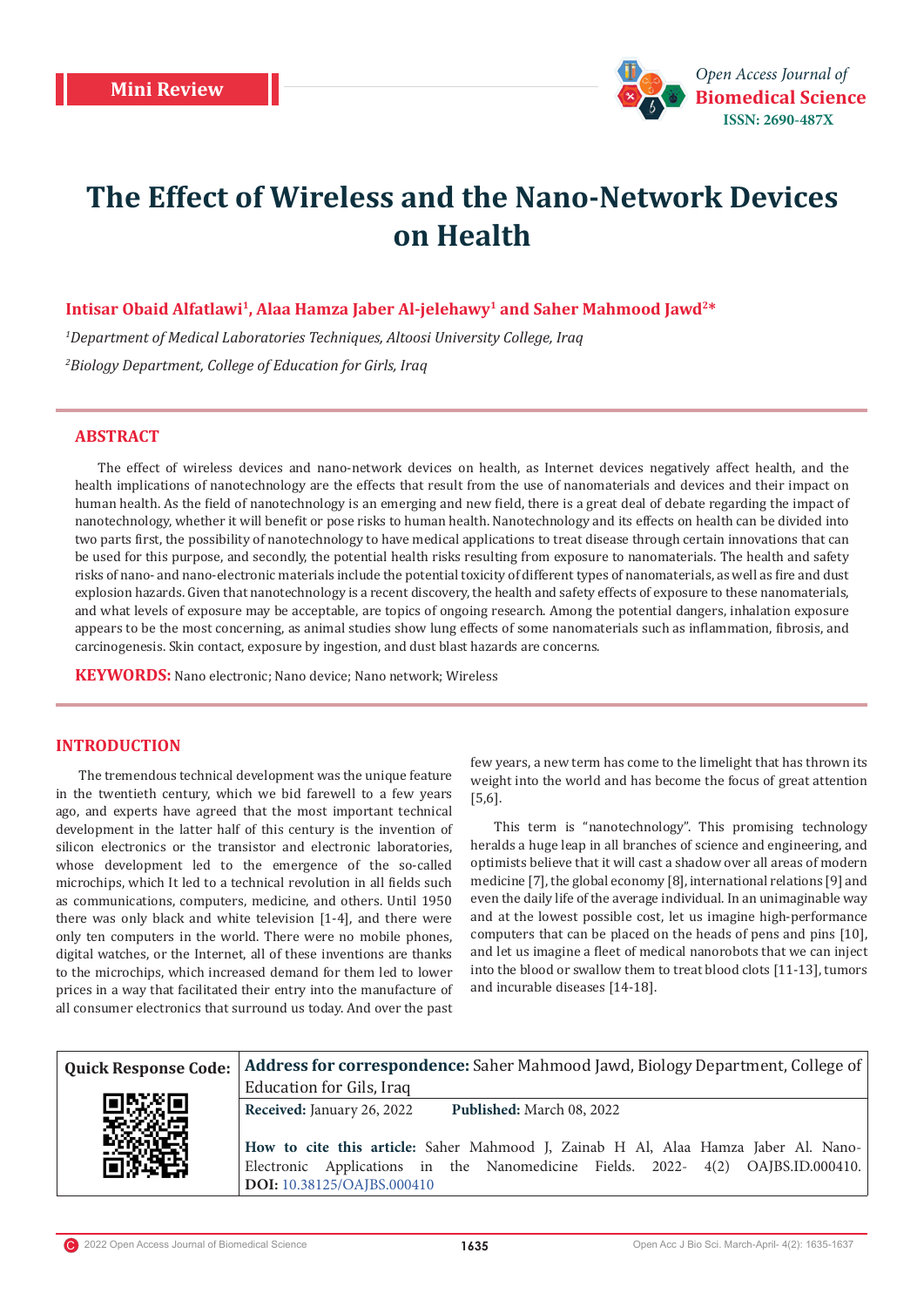# **Effect of Nano-Network Devices on Health**

There are two main approaches that use nanotechnology: it is the "base" that is the building materials and tools of molecules held together by chemical elements that use the principles of molecular recognition; The other "top-to-bottom" that opposes is the nanobuilding of larger sub-atomic entities. Momentum nanostructures stemming from a new interest in resinous sciences add a new generation of analytical tools such as atomic force microscopy (atomic force microscopy) and scanning tunneling etching microscopy (mechanism-up).

Common and refined processes such as electron beam and lithography these two tools in the deliberate manipulation [19] of nanostructures in turn led to the observation of phenomena new nanoparticles can also be described as emerging technical developments associated with sub-dimensional microscopy. Despite the great promise of numerous nanotechnologies such as dot size and nanometers, real applications have come out of the lab to the marketplace and are primarily using the advantages of colloidal nanoparticles in most form such as suntan lotions and lotions [20].

Cosmetic and protective coatings and stain resistance clothing. Scientists believe that nanotechnology will solve a set of challenges facing humanity, such as diseases, the provision of clean water for all, as well as cheap space flights that are not affected by radiation. The origin of the word "nano" is derived from the Greek word "nanos", which is a Greek word meaning dwarf and means everything small, and here it means nanomaterials technology, microscopic technology, or miniature technology.

Nanoscience is the study of the basic principles of molecules and compounds whose size does not exceed 100 nanometers. A billionth of a meter, a thousandth of a micrometer. To bring this definition closer to reality, the diameter of a head hair is approximately 75,000 nanometers, and the size of a red blood cell reaches 2000 nanometers, and the nano world [21-23] is the boundary between the world of atoms and molecules and the world of the macro.

## **Effect of Nano-Electronic Devices on Health**

Animal studies and tests indicate that nano-electronic interfaces and nanomaterials as well as carbon nanotubes and carbon nanofibers can cause pulmonary effects including inflammation, granulomas and pulmonary fibrosis, and are of similar or greater capacity when compared to other known fibrotic materials such as silica and asbestos. and ultrafine black carbon. Some studies in cells or animals have demonstrated genotoxic [24,25], carcinogenic, or systemic cardiovascular effects from pulmonary exposure. Although the extent to which data from animal studies may predict clinically significant pulmonary effects in workers is unknown, the toxicity seen in short-term animal studies indicates the need for precautionary action for workers exposed to these nanomaterials.

As of 2013, more research was needed in long-term animal studies and epidemiological studies [26-29] in workers. No reports of actual adverse health effects on workers using or producing these nanomaterials have been reported as of 2013. Titanium dioxide (TiO2) dust is a risk factor for lung cancer, with high-resolution (nanoscale) particles having a significant potential on mass compared to fine TiO2, by a secondary genotoxicity mechanism that is not limited to TiO2 but is primarily related to particle size and surface area [30-33].

Some studies indicate that nanomaterials can enter the body through intact skin during occupational exposure. Studies have shown that particles less than 1µm in diameter may penetrate mechanically bent skin samples, and nanoparticles with different physicochemical properties were able to penetrate intact pig skin. Factors such as size, shape, water solubility and surface coating directly affect the ability of nanoparticles to penetrate the skin. At this time, it is not fully known whether penetration into the skin by nanoparticles will lead to adverse effects in animal models, although topical application of raw SWCNT to nude mice has been shown to cause Skin irritation, and laboratory studies using primary or cultured human skin cells have shown that carbon nanotubes can enter cells and cause the release of prion flammatory cytokines [34-36], oxidative stress, and reduced survival. However, it is still not clear how these results can be extrapolated to reveal the potential for occupational exposure. Additionally, nanoparticles may enter the body through wounds, and migrate to the blood and lymph nodes, Figure 1.



**Figure 1:** Nano-electronic in medical treatment.

## **CONCLUSION**

Guidelines have been developed to control risks that are effective in minimizing exposure to a safe level, including the replacement of hazardous materials with safer nanomaterials, engineering controls such as proper ventilation, and personal protective equipment as a last resort. For some materials, functional exposure limits have been developed to determine the maximum safe concentration of airborne nanomaterials, and exposure can be assessed using standard industrial hygiene sampling methods. A workplace health monitoring program can help protect workers.

## **REFERENCES**

- 1. Faric A, Fadnzadeh B, Freitas RA Jr, Hogg T (2010) Nano architecture for medical devices identification. Nano J Science 20(1): 15.
- 2. [Lavan DA, McGuire T, Langer R \(2003\) Small-scale systems for in vivo](https://pubmed.ncbi.nlm.nih.gov/14520404/) [drug delivery, Nature Biotechnology 21\(10\): 1184-1191.](https://pubmed.ncbi.nlm.nih.gov/14520404/)
- 3. [Cavalnti A, Shiradeh B, Freitas RA Jr, Hogg T \(2007\) Nano robot](https://iopscience.iop.org/article/10.1088/0957-4484/19/01/015103) [architecture for medical target identification. Nanotechnology 19\(1\): 15.](https://iopscience.iop.org/article/10.1088/0957-4484/19/01/015103)
- 4. [Aviram A, Mark AR \(1974\) Molecular rectifier. Chemical Physics Letters](https://www.sciencedirect.com/science/article/abs/pii/0009261474850311) [29\(2\): 277-283.](https://www.sciencedirect.com/science/article/abs/pii/0009261474850311)
- 5. [Aviram A \(1988\) Molecules for memory, logic and amplification. Journal](https://www.mindat.org/reference.php?id=1426091) [of the American Chemical Society 110\(17\): 5687-5692.](https://www.mindat.org/reference.php?id=1426091)
- 6. [Jensen K, J Weldon, Garcia H, Zettl A \(2007\) Nanotube radio. Nano](https://pubmed.ncbi.nlm.nih.gov/17973438/) [Letters 7\(11\): 3508-3511.](https://pubmed.ncbi.nlm.nih.gov/17973438/)
- 7. Nagham MA, Ahmed KT, Aryaf MS (2021) Review on electronic instruments and its nano-skill solicitations. Journal of Electrical and Power System Engineering 7(3): 11-19.
- 8. [Pliskin NH, Meyer GJ, Dolske MC, Heilbronner RL, Kelley KM, et al.](https://pubmed.ncbi.nlm.nih.gov/8010642/) [\(1994\) Neuropsychiatric aspects of electrical injury: A review of](https://pubmed.ncbi.nlm.nih.gov/8010642/)